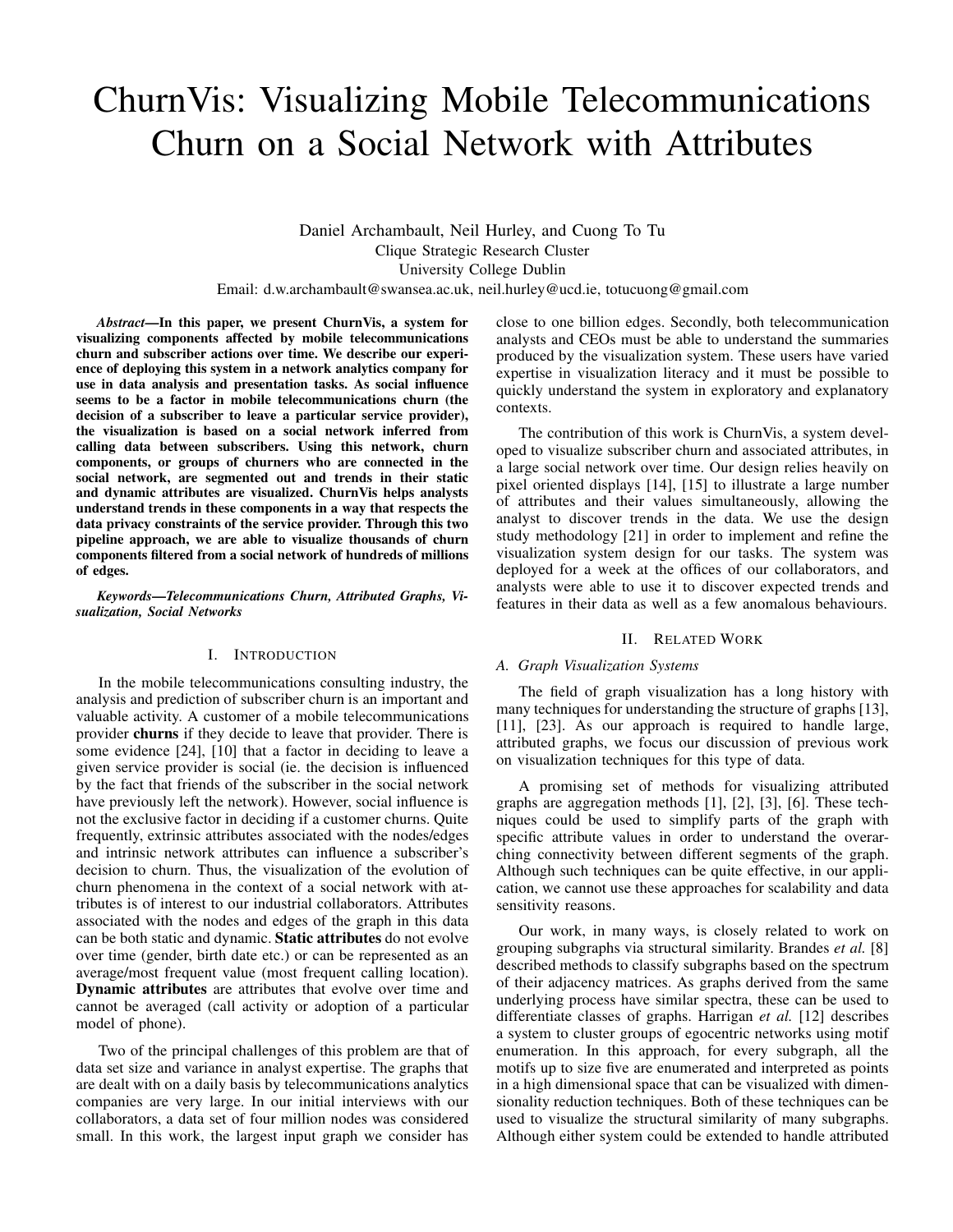graphs, their focus is the grouping of graphs by structural similarity. In our problem, similarity based on attributes is more interesting for our intended users.

A number of other approaches exist to visualize the structural and attribute similarity of groups of subgraphs. Brandes *et al.* [7] designed a system to investigate trends in egocentric, social networks to study acculturation of migrant workers to the USA and Spain. The work is able to visualize classes of friends of these workers in order to illustrate patterns in relationships the migrant has with their host culture. The visualization was subsequently applied to help sociologists understand trends in this population [18]. Although this work uses both structural and attribute data on many networks, we focus mainly on attribute data in our work.

Our work, in spirit, mostly resembles that of von Landesberger *et al.* [22]. In her work, several properties of a network, associated both with the structural properties of the network and the attributes associated with the nodes and edges, are used to create a feature vector describing the subgraph. These feature vectors can be interpreted as points in a high dimensional space that can be clustered using self-organizing maps. In many ways, our system is similar to this technique but focuses mostly on the attribute values associated with each of these subgraphs.

## *B. Pixel Oriented Displays*

Our visualization technique heavily relies on pixel oriented displays [14], [15] in order to visualize the attributes common to particular components. Pixel oriented displays encode each attribute value as a small rectangle. As each data value takes a small amount of area, many attribute values of each component can be visualized simultaneously.

Our pixel oriented display is very similar to the pixel bar charts of Keim *et al.* [16]. In this work, rather than presenting the summaries of all customers in a bar chart, the authors present the attribute values of each customer as a pixel oriented display. By avoiding aggregation, the authors are able to present trends in the attribute values of individual customers. In our approach, one could view our components of subscribers as the customers in Keim *et al.* [16]. By using this technique, we have the advantage that network privacy can be maintained and the visualization can be focused on the attribute values associated with the components present in the graph.

## *C. Churn and Mobile Telecommunications Analytics*

One of the basic assumptions of our work is that social influence is a factor in mobile communications churn [24], [10]. Essentially, this implies that a decision of a subscriber to leave a mobile telecommunications provider, is likely to encourage other friends of the subscriber to also leave the network. In this context, friends are subscribers that are nearby, in a graph distance sense, on a social network described by calling behaviour. When this assumption is true, we can expect that churn will tend to propagate through the network, from friend to friend, similar to a diffusion process. It is important to note that our work is not aimed at the problem of predicting churn. Rather, the assumption of social churn motivates our data processing and visualization strategy, in which components of connected churners form natural graph segments around which to visualize the attribute space.

## III. USERS, TASKS, AND DATA

In this work, our users are employees of a mobile telecommunications consulting company. These users are interested in a visualization system in order to explain and understand how churn propagates in customer bases with respect to attributes and social network structure.

In this domain, mobile telephone calls are used to derive an underlying social network whereby nodes are mobile telephones and edges link two telephones if a sufficient number of calls were made between them. This network is the underlying social network. Subscribers are actors in the social network or nodes in this graph. A component is a group of subscribers that share some relationship on the social network. This component could simply be a connected set of subscribers or a set of subscribers grouped together by a community finding algorithm [17]. Subscribers can have both static and dynamic attributes. Edges between subscribers can also have attributes and can be summarized per component.

The system should be able to address the following task:

• *The visualization should depict trends in components of subscriber churn in the context of the static and dynamic attributes*

Through several discussions with our users, we discovered several constraints to the design of the visualization in support of this task:

- 1) *The visualization should be based on components in terms of the underlying social network*
- 2) *The visualization approach should be able to represent social network metrics and subscriber attributes*
- 3) *If the attribute is dynamic, the visualization should be able to display changes in subscriber actions over time (e.g., the progression of churn).*
- 4) *It should be possible to grasp this visualization quickly, within a two to three minute presentation window.*

#### *A. Challenges of this Problem*

There are several challenges with respect to this task and the data as described below.

*1) User Expertise:* The system is intended for both analysis and presentation. Also, the technical expertise of the users/audience will vary greatly, and may include analysts and technically knowledgeable CEOs.

*2) Data Set Size:* The social network derived from the mobile telecommunications data is very large. In our early discussions, a social network of four million nodes was considered small. In this work, we deal with social networks with hundreds of millions of edges.

*3) Data Set Privacy:* The underlying mobile telecommunications data used in this study is real consumer information. In the data sets presented in this paper, subscriber ids are anonymized through a hash function and therefore cannot be reverse engineered. However, in certain applications they could be real. Any potential leak of information would damage the trust, credibility, and image of our industrial collaborators and potentially their customers. Attribute values for specific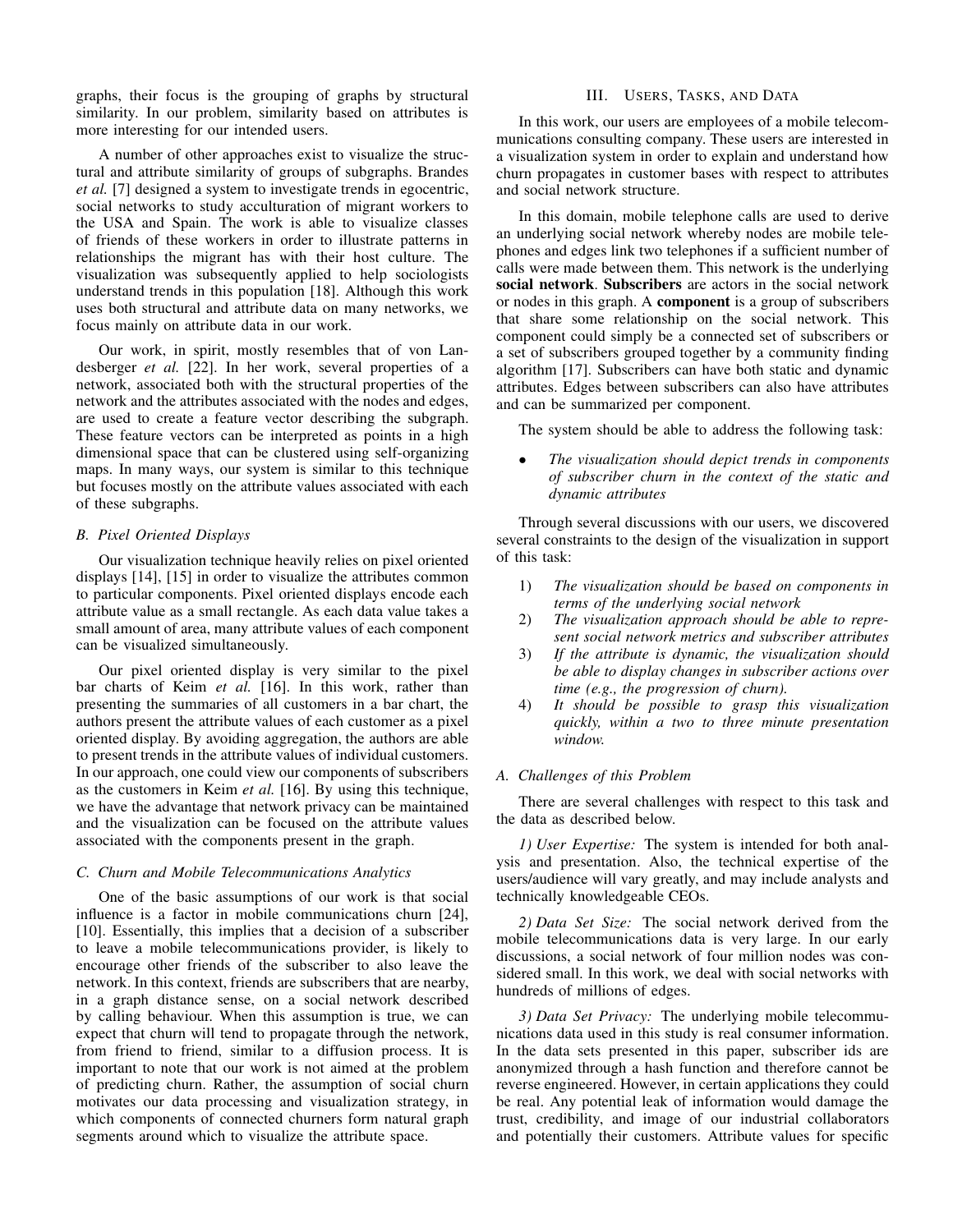

(b) Clustering and Visualization

Figure 1. ChurnVis data processing and visualization architecture. (a) Data processing pipeline. This stage requires several hours to complete. (b) Visualization pipeline. As it is disconnected from the data processing pipeline, this process can be executed locally on any machine. In these diagrams, circles represent data and rectangles processing. Red circles could potentially contain private information and should remain on company servers. All blue circles can be copied locally to any machine.

subscribers, call record data, and the structure of the social network can not be copied from the machines of our industrial collaborators, including subsets of this information. However, summaries can be downloaded locally. Our collaborators wish to have an interactive system that can be used both for analysis and presentation. Thus, the system would have to run on machines other than their servers. Data must be copied locally and this constraint greatly influences our design.

#### IV. CHURNVIS SYSTEM

Based on the tasks and requirements set out by our collaborators as described above, we designed our system for visualizing churn based on the pipeline depicted in Figure 1. The pipeline architecture is designed in such a way to deal with the challenges described above. The churn components and summarization pipeline is executed on company servers. This phase takes graphs that are usually hundreds of millions of edges in size and groups subsets of nodes into churn components. From these churn components, summary histograms can be computed.

The clustering and visualization pipeline executes locally on a machine, usually a laptop, for discussions about the data. The input to this phase is the summary histograms for each churn component. In this phase histograms are clustered together based on the similarity of their attribute values. Representatives for each cluster are displayed, in a way similar to the work of von Landesberger [22], and the details can be displayed by clicking on each representative.

#### *A. Churn Components and Summarization*

Below, we describe the process for converting our data into the summary histograms used for visualization.

*1) CDR Data and the Social Network:* In order to compute the churn components, we must first derive the social network in order to satisfy the first constraint. Call detail records or CDR data is used to infer the structure of a social network that exists between subscribers. CDR data usually consists of an edge list containing the calling party and the called party along with the date, time, and duration of the call. The data is usually supplied in a comma-separated, plain text format in several zipped files, describing the activity on a given day. Quite frequently, different types of communication can be listed such as SMS or Internet access (which usually does not have a called party). In our work, we use the voice CDR data in order to infer a social network.

As Figure 1(a) illustrates, the process of inferring a social network begins by converting each daily edge list of CDR data into a binary format for data compression reasons. Then, these edge lists are superimposed to infer a social network of callers which itself is stored in a binary format. This social network is undirected and each edge is weighted by the number of calls made between subscribers. Weak links are filtered out (communications that happened less than four times over several months), because they are poor indicators of a true social link between the calling parties. Nodes of exceptionally high degree are filtered out as well (nodes that place/receive a call on average once every ten minutes during several months of calling data). These nodes of exceptionally high degree are often calling centres and can introduce noise into the social network.

While creating this social network, it is often the case that the graph will not fit into main memory. Often, this network and its many intermediates has hundreds of millions of unique, weighted edges. In order to allow for the processing of this data, we map the binary representation of the graph into a file on the machine that is treated like virtual memory. This mapping procedure is used when creating the social network and the churn components as described below.

*2) Churn Components:* Once a clean social network has been curated and stored in binary format, this data is used to construct churn components. Churn components are loosely defined as sets of interesting nodes in the network. These components can be defined using standard community finding algorithms [17], overlapping community finding algorithms [19], or other methods for generating interesting groups of nodes. In the case of overlapping components, nodes are duplicated and placed in the multiple corresponding components. For all the results presented in this paper, churn components are connected components of churners in the social network computed through a breadth first search of the graph. Churn components defined in this way are easy to understand for our user community (Section III-A1), but more sophisticated definitions can be substituted for this stage.

A key output of this stage of the algorithm is a **component** map. A component map lists, for each component, the nodes the component contains. It has a unique identifier for the component and a list of node identifiers.

*3) Summary Histograms:* Summary histograms specify the demographics of each churn component in an aggregate and anonymous form. They are histograms showing the number of nodes in the component with a particular attribute value. The summary histograms can encode both static and dynamic data and can be based on structural properties of the social network or demographics data. Summary histograms are computed by custom programs that take attribute data and the component map as input in order to produce the demographics for the component.

In most cases, a program that generates one or more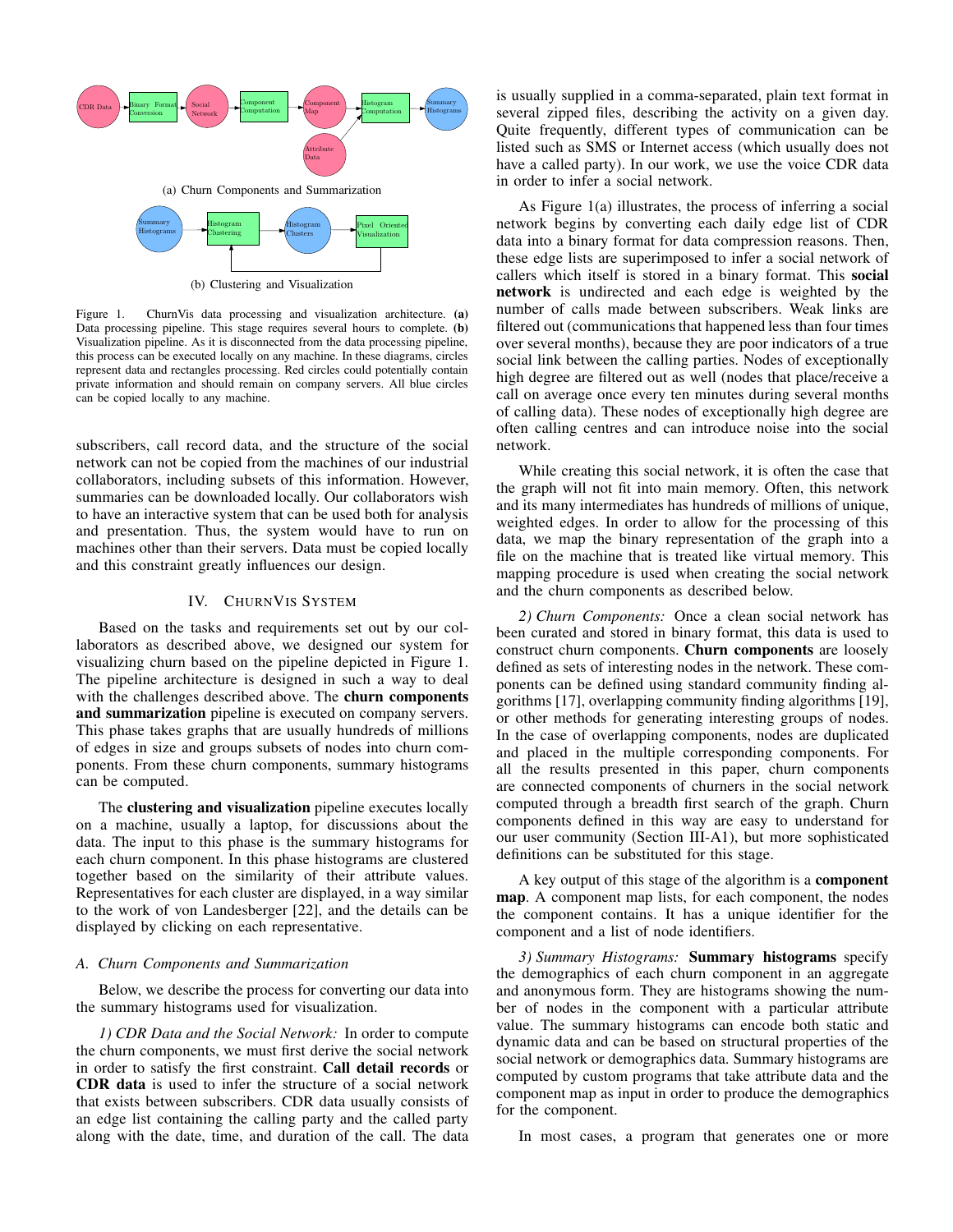summary histograms takes in as input the component map along with several text files encoding the attribute of the subscriber as node or link level data. Using the subscriber id associated with the node(s), we find the component(s) in which it participates and the appropriate histogram is incremented. If the subscriber has missing information for this field a value of *unknown* is entered instead. For dynamic attributes, this procedure is replicated over all time periods in the data set.

## *B. Clustering and Visualization*

Once the churn component and summarization pipeline has finished processing the CDR and attribute data, visualization of attribute-based similarity of churn components can begin locally for presentation or analysis. The input to this phase consists of the summary histograms. The pipeline for this phase is shown in Figure 1(b).

*1) Histogram Clustering:* Before visualization begins, all churn components are clustered based on the similarity of their summary histograms. In order to perform this clustering, each component is transformed into a feature vector of high dimension. The dimensionality of this vector corresponds to all possible values for all of the attributes in the data set. The counts present in the histogram are placed in the fields of the vector and all of the vectors in the data set are clustered using k-means. This approach was used because the results are easily understood: clusters correspond to components with similar attributes. Other clustering algorithms could be substituted at this stage for analysis.

*2) Pixel Oriented Representation:* For each cluster of components, the closest component to the k-means centroid is selected as the representative for this cluster. These representatives are ordered from the cluster with largest to smallest number of components. These representatives are then depicted in the pixel oriented display shown in Figure 2.

Figure 2(a) shows the legend for the pixel oriented display used for this data set in both the representatives and details views. This legend appears at the top of both screens. Static attributes are on the left hand side of the display while dynamic attributes are on the right hand side of the display. Example cluster representatives are shown in Figure 2(b). The values that each static attribute can take on are ordered alphabetically, in the pixel oriented display, following the design of Oelke *et al.* [20] for visualizing consumer data. The values for the dynamic attributes, one per line, are ordered left to right chronologically. Mousing over a value gives the proportion of subscribers within that component with the value. If the attribute is dynamic, the date range the pixel represents is written as well.

Figure 3 shows the details view for one of these clusters of components. Three members of this cluster are shown. The pixel oriented display conveys that components in this cluster share a high propensity of *Nokia* mobile telephones (blue) with similar behaviour (grey). The component id and number of subscribers is indicated above each component.

*3) Filtering and Clustering:* Initially, all of the attribute data is used together in order to cluster the components with each dimension treated with the same weight. However, in many circumstances, our users would like to focus on one or two attributes for clustering. Also, sometimes our users are only interested in one or two specific values for these attributes, for example, only components that are predominantly in specific cities.

In order to support these usage scenarios, we provide the panel situated on the left hand side of the clustering view as shown in Figure 2(b). In the top left, we have a number of sliders which control the weight given to each of the attributes in the clustering. In this case, we only consider the handset and the churn attributes in the histogram clustering. Below this panel, we have a list box that controls the filtering of a given clustering. In this list box, all of the static attributes are listed and children of these static attributes in the list box are values that exist in the data set. When a number of values are selected in this widget, only those churn components that have a majority of subscribers with this value will be displayed. Through this widget, our users can adjust the clustering of churn components by attribute value and filter the display.

## V. ITERATIVE REFINEMENT

In this section, we describe our collaboration with a mobile telephone consulting company, leading to the design of ChurnVis. We began working with the group about a year and a half ago on this specific problem and developed various versions of the software to tackle the problem of visualizing churn and other attributes on mobile telephone communication networks. For most of the project, we worked with a technicalsavvy member of the business side of the company and two of the engineers. In later stages of the project, we worked with two additional engineers in the company. In earlier versions of the tool we presented ideas and prototypes in meetings that occurred about once every two months. In later stages of the prototype, we met about once every two weeks in order to refine the tool in order to work specifically on the types of tasks our collaborators wanted to undertake.

In our initial meetings, we spent a fair bit of time discussing the types of problems that engineers and business-minded members face on a daily basis. The primary business of this company is the prediction of churn on social networks derived from mobile telecommunications data. As often technical and business staff at the company would like to explore the factors behind churn, we decided to investigate the problem of visualizing churn in the context of attribute values. Unanimously, they required that the developed tool be able to handle extremely large amounts of data with hundreds of millions of edges.

Our initial prototypes were heavily inspired by the work of von Landesberger [22]. We applied self organizing maps to attributes and structural properties of the social network to find subscribers and groups of subscribers with similar attributes and call behaviour. We applied both the churn components and egocentric methods to the data in order to visualize how churn was behaving on the large network. Although, in many cases, the visualization worked well, the presentation of SOMs and the clustering method itself were sometimes difficult to understand and explain to our audiences. Thus, we decided to settle on simpler clustering approaches. Additionally, we generalized the notion of churn component as it became clear that users would be interested in various types of structural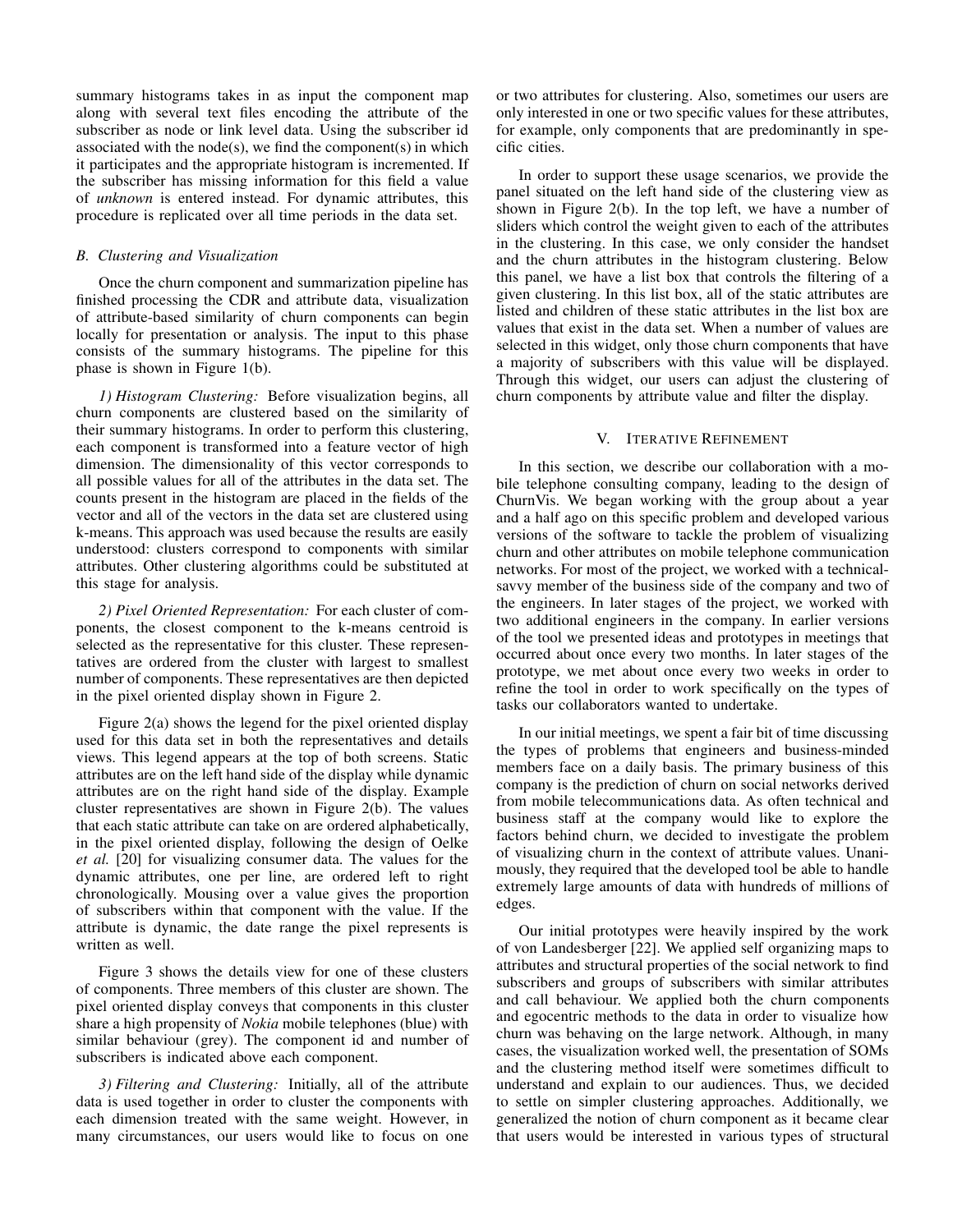

(a) Legend for Display



(b) Component Clustering Interface

Figure 2. Pixel oriented display for encoding representatives and component clusters. (a) Legend for pixel oriented display indicating the attributes and their colours. (b) Representatives for clusters in the pixel oriented display. The labels of each representative includes the number of components in the cluster.

groups as well as community finding methods that could be applied to the network.

Also, during these meetings, we discovered that attribute data associated with the nodes and edges of the social network should be emphasized. This attribute data was often more intuitive and important. For example, understanding the concentration of iPhones in particular groups of nodes in the graph seemed more important and intuitive than metrics derived directly from the social network structure. Slowly, we moved to a more generic interface which would be able to deal with generic static and dynamic attributes but still based on social network structure. During this time, methods that involved direct visualization of the social network became deemphasized and the pixel oriented display became central.

One of the desired properties of the tool was to be able to visualize in a coherent manner as many of the attributes of the components simultaneously. As a result, we decided to use pixel oriented display techniques [14], [16] for this data. Many of the more technical-oriented members of the company found these displays intuitive, including some members of the business side of the company and one of the CEOs. Sales, however, found that the pixel oriented approach may be too difficult for new customers to understand. However, the member of the sales staff found that the tool could be used to isolate areas of the graph which would be then re-factored into bar charts for more intuitive presentation to customers.

We moved away from showing the graph structure of the social network directly for scalability and privacy reasons. Thus, we focused on the churn component ids that are generated by the ChurnVis system and made them available in the interface. These ids can then be used to retrieve the structure of the graph behind the components. Standard graph drawing tools [4], [5], [9] can be used as these components are usually no more than a few hundred nodes.

#### VI. CASE STUDIES AND USE BY END USERS

In order to test the design of our visualization with our users, we processed two mobile telecommunication data sets using the above-described pipeline. Initially, we presented some interesting features found by us, the designers, during meetings with the CEO and two analysts. ChurnVis was then installed locally on company machines and the analysts were able to further investigate the data over the course of a week without the designers of the system present. The two data sets, which we call Location and Topup, are described below.

Location was derived from CDR data collected from a large mobile telecommunications provider over the course of April 2011. The attributes associated with the nodes of the graph include an anonymized geolocation (name of actual city replaced a different city name) churn values, and the number of calls within and exterior to the component. The original social network contained 839,955,502 edges, reduced to 190,733,854 edges after filtering out weak edges and high degree nodes. In total, 114,322 churn components were found in the graph. During the visualization phase, all components less than two nodes were filtered out, leaving a total of 1347 churn components that were clustered by trends in their attribute values. To convert this graph to binary format took on the order of days. Summary histograms took on the order of several hours. Clustering the remaining churn components by attribute values took about thirty seconds on a laptop.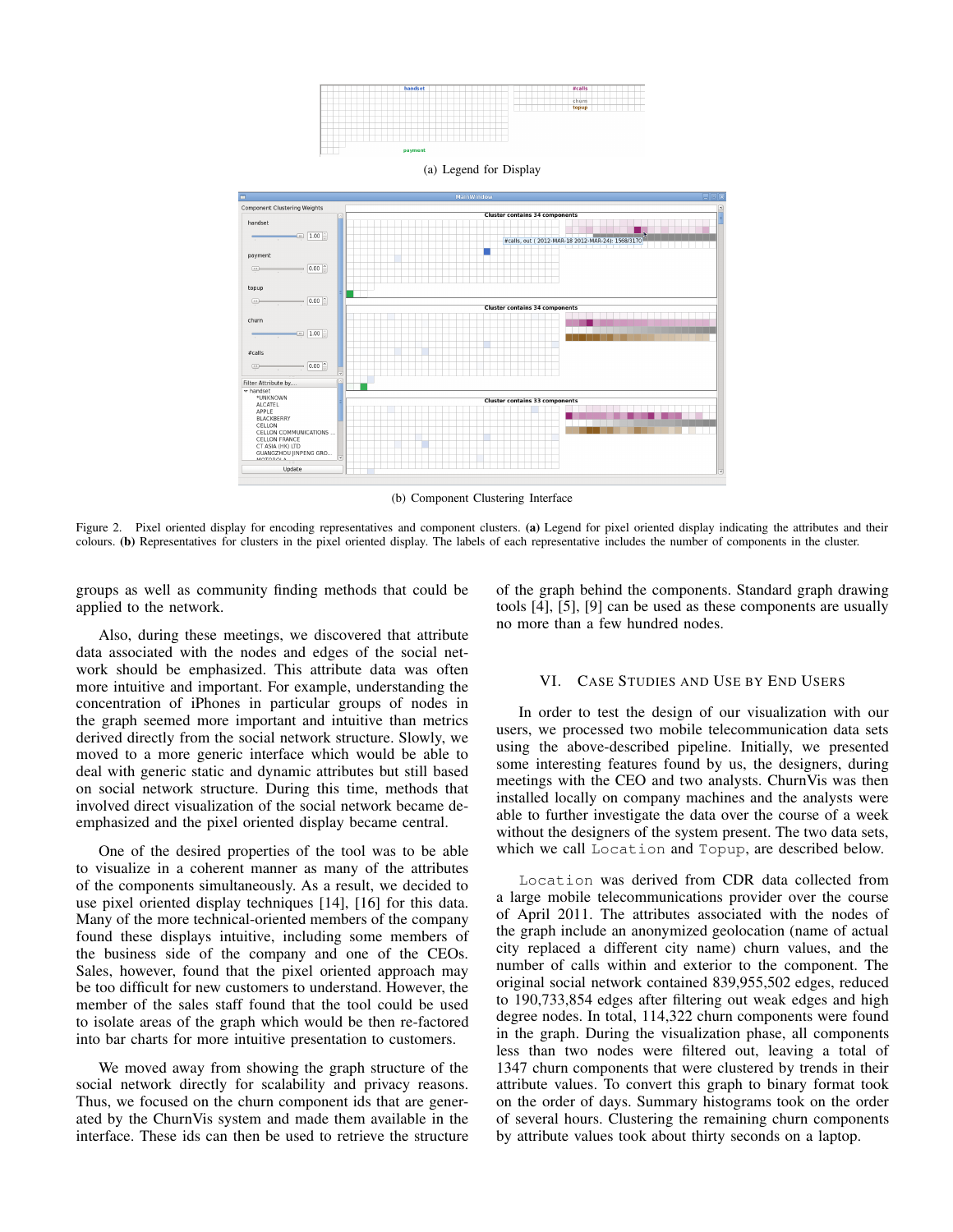

Figure 3. Pixel oriented display for encoding the details of a cluster of components with similar attribute values. Each churn component is on its separate line in its own pixel oriented display. As the cluster of components was determined on handset (blue) and churn (grey) we notice a high similarity between component behaviours. The labels of each representative includes the number of subscribers in each component and the id number of the churn component that it represents. This id number can be used to retrieve the subscriber ids involved in the component and its graph structure locally on the servers of our collaborators.

Topup was derived from CDR data collected over the course of about five months from January through May 2012. The attributes associated with this graph include handset, method of payment, number of calls within and exterior to the component, churn, and topup information. The original social network contained 48,692,028 edges, reduced to 13,729,574 edges after filtering out weak edges and high degree nodes. In total, 165,952 churn components were found in the graph. During the visualization phase, all churn components of size four or less were filtered out leaving a total of 1,202 churn components that were clustered by trends in their attribute values. To convert this graph to binary format took about five hours. Summary histograms took on the order of an hour. Clustering the remaining churn components by their attribute values took about thirty seconds on a laptop.

## *A.* Location

For this data set, our findings were made with the analysts during meetings and not independently, giving them some experience using ChurnVis. As we, the designers of ChurnVis, were present during these findings, we explain them but do not show screen shots for space reasons.

Immediately, it was apparent that good portions of the location information is unknown. This fact stood out through many of the saturated boxes on the far left of the display. Secondly, call activity drops with increased amounts of churn occur. This effect is also unsurprising as with increased churn calling activity should drop off as more subscribers choose to leave the network. These two behaviours were expected to be found in the data. Finally, no subscriber churns before midway through the month (April 14th). When the analysts were able to see this fact through the visualization, they believe that it was due to the way that this data set in particular was collected.

ChurnVis was then used to identify trends in churn in the context of anonymized regions by clustering on location. Once again, the feature that many of the locations of the subscribers is unknown is revealed by the visualization. However, filtering out only those churn components containing only subscribers from two large cities in the data reveals a number of trends. In both cases, it appears that churners tend to churn very late in the month.

By clustering on call activity and churn, we notice a strange anomaly. There are a few situations where call activity is high when a number of subscribers had already churned. This usually happened when the majority of the churn happens on the last day for the component and warrants further investigation.

#### *B.* Topup

For this data set, all of the findings reported below were made by one of the analysts, while he used ChurnVis over the course of a week without the designers of the system present. The analyst tried to explain his findings with the tool as described below and the provided all of the figures presented in this section.

While using the tool, one of our analysts noticed an anomaly with respect to churn and topups (Figure 4). The analyst noticed a cluster of churn components where nearly all of the subscribers in the cluster had churned but many of them were still topping up their mobile phones. He suggested that probable causes for this strange behaviour could be due to the churn flag associated with the algorithms used by the operator to predict churn. In effect, the churn flag is being set prematurely when the operator should wait for a longer period of inactivity before flagging the subscriber as churned.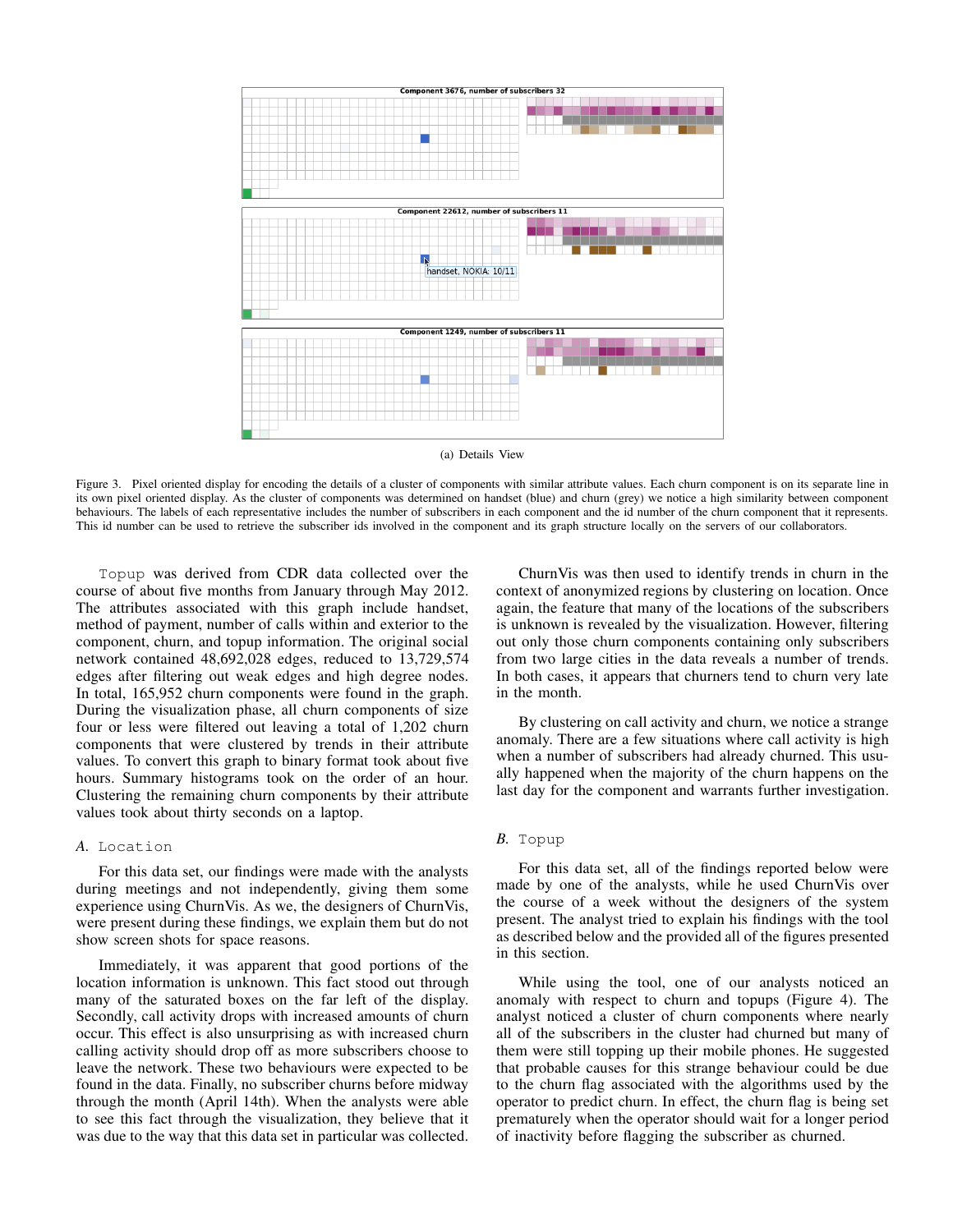This analyst also noted that there was a high correlation between number of topups and high call activity. This confirms something that would be expected of any mobile telecommunications data set: the more a subscriber calls the more that they would need to topup. Similarly, as components become saturated with churn, the number of calls made within the components falls off. This correlation is also expected, but the analyst believes that the correlation could be slightly weaker due to the churn flag problem described above.

Our analyst found that the subscribers that use a particular type of *Nokia* handset tend to use a *hybrid* payment plan with a combined prepay/postpay option (Figure 5). He thinks that this particular phone could be widely available on this particular price plan. Although the tool does not answer this question directly, it opens it up for further investigation. An interesting corollary is that there doesn't seem to be such a trend for prepaid users as no particular handset, or mobile telephone make, dominates this market.

The analyst found that when clustering by payment method a high proportion of customers that are postpay use *Research in Motion* handsets. He believes that these users are mostly business users as it is known that many companies provide its employees with this particular handset.

#### *C. Qualitative Feedback*

Qualitatively, both the CEO and analysts enjoyed using the tool. They believe the tool has potential and is able to easily illustrate changes in subscriber activities over time. The analysts particularly found the pixel oriented display useful as it was able to display large amounts of data in a succinct way.

Members of the sales part of the organization found the tool a bit complicated for presentation to customers. Our user in sales suggested that ChurnVis could be used by analysts to find bits of information of interest to their customers and create custom bar charts and pie charts for presentation.

#### VII. CONCLUSION AND FUTURE WORK

In this paper, we presented ChurnVis, a visualization tool for displaying the evolution of mobile telecommunications churn and subscriber actions over time. The visualization illustrates the evolution of churn components in the context of static and dynamic subscriber attributes. It does so in a way that the privacy of subscriber data and social network structure is protected. As the intended user community of this tool is diverse, our visualizations needed to be simple and easy to understand. Our users, employees of a mobile telecommunications company, were able to use the tool to find expected trends and anomalies in social networks of hundreds of millions of edges derived from CDR data.

In future work, we would like to consider other definitions for churn component. More specifically, churn components defined by community finding algorithms would be interesting. Visualization of components found in the graph in this way would help verify the consistency of communities and is very much of interest to our industrial collaborators.

ChurnVis is not designed to help with the prediction of churn. Rather, it provides a way of visualizing how churn progresses through a large graph in the context of subscriber

attributes. In future work, it may be interesting to see if visualization could help in finding ways of predicting churn, as social influence seems to be a factor in mobile telecommunications churn.

#### ACKNOWLEDGMENTS

The authors would like to acknowledge Idiro Technologies and the support of the Clique Strategic Research Cluster funded by Science Foundation Ireland (SFI) Grant No. 08/SRC/I1407.

#### **REFERENCES**

- [1] J. Abello, F. van Ham, and N. Krishnan. ASK-GraphView: A large scale graph visualization system. *IEEE Trans. on Visualization and Computer Graphics (Proc. Vis/InfoVis '06)*, 12(5):669–676, 2006.
- [2] D. Archambault, T. Munzner, and D. Auber. GrouseFlocks: Steerable exploration of graph hierarchy space. *IEEE Trans. on Visualization and Computer Graphics*, 14(4):900–913, 2008.
- D. Archambault, T. Munzner, and D. Auber. Tugging graphs faster: Efficiently modifying path-preserving hierarchies for browsing paths. *IEEE Trans. on Visualization and Computer Graphics*, 17(3):276–289, 2011.
- [4] D. Auber. Tulip : A huge graph visualization framework. In P. Mutzel and M. Jünger, editors, *Graph Drawing Software*, Mathematics and Visualization, pages 105–126. Springer-Verlag, 2003.
- M. Bastian, S. Heymann, and M. Jacomy. Gephi: An open source software for exploring and manipulating networks. In *Proc. of 3rd AAAI ICWSM Conference*, pages 361–362, 2009.
- [6] V. Batagelj, F. J. Brandenburg, W. Didimo, G. Liotta, P. Palladino, and M. Patrignani. Visual analysis of large graphs using (x,y)-clustering and hybrid visualizations. *IEEE Trans. on Visualization and Computer Graphics*, 17(11):1587–1598, 2011.
- [7] U. Brandes, J. Lerner, M. Lubbers, C. McCarty, and J. Molina. Visual statistics for collections of clustered graphs. In *Proc. of the IEEE Pacific Visualization Symposium (PacificVis'08)*, pages 47–54, 2008.
- [8] U. Brandes, J. Lerner, U. Nagel, and B. Nick. Structural trends in network ensembles. In *Proceedings of the 1st International Workshop on Complex Networks (CompleNet'09)*, pages 83–97. Springer, 2009.
- [9] U. Brandes and D. Wagner. Visone analysis and visualization of social networks. In *Graph Drawing Software*, pages 321–340, 2003.
- [10] K. Dasgupta, R. Singh, B. Viswanathan, D. Chakraborty, S. Mukherjea, and A. A. Nanavati. Social ties and their relevance to churn in mobile telecom networks. In *Proc. of the 11th International Conference on Extending Database Technology: Advances in Database technology*, pages 668–677, 2008.
- [11] N. Elmqvist and J.-D. Fekete. Hierarchical aggregation for information visualization: Overview, techniques, and design guidelines. *IEEE Trans. on Visualization and Computer Graphics*, 16(3):439–454, 2010.
- [12] M. Harrigan, D. Archambault, P. Cunningham, and N. Hurley. Egonav: Exploring networks through egocentric spatializations. In *Proc. of the ACM International Working Conference on Advanced Visual Interfaces (AVI '12)*, pages 563–570, 2012.
- [13] I. Herman, G. Melançon, and M. S. Marshall. Graph visualization and navigation in information visualization: A survey. *IEEE Trans. on Visualization and Computer Graphics*, 6(1):24–43, 2000.
- [14] D. A. Keim. Designing pixel-oriented visualization techniques: Theory and applications. *IEEE Trans. on Visualization and Computer Graphics*, 6(1):59–78, 2000.
- [15] D. A. Keim. Information visualization and visual data mining. *IEEE Trans. on Visualization and Computer Graphics*, 8(1):1–8, 2002.
- [16] D. A. Keim, M. C. Hao, U. Dayal, and M. Hsu. Pixel bar charts: A visualization technique for very large multi-attribute data sets. *Information Visualization*, 2(1):20–34, 2002.
- [17] A. Lancichinetti and S. Fortunato. Community detection algorithms: A comparative analysis. *Physical Review E*, 80:056117, 2009.